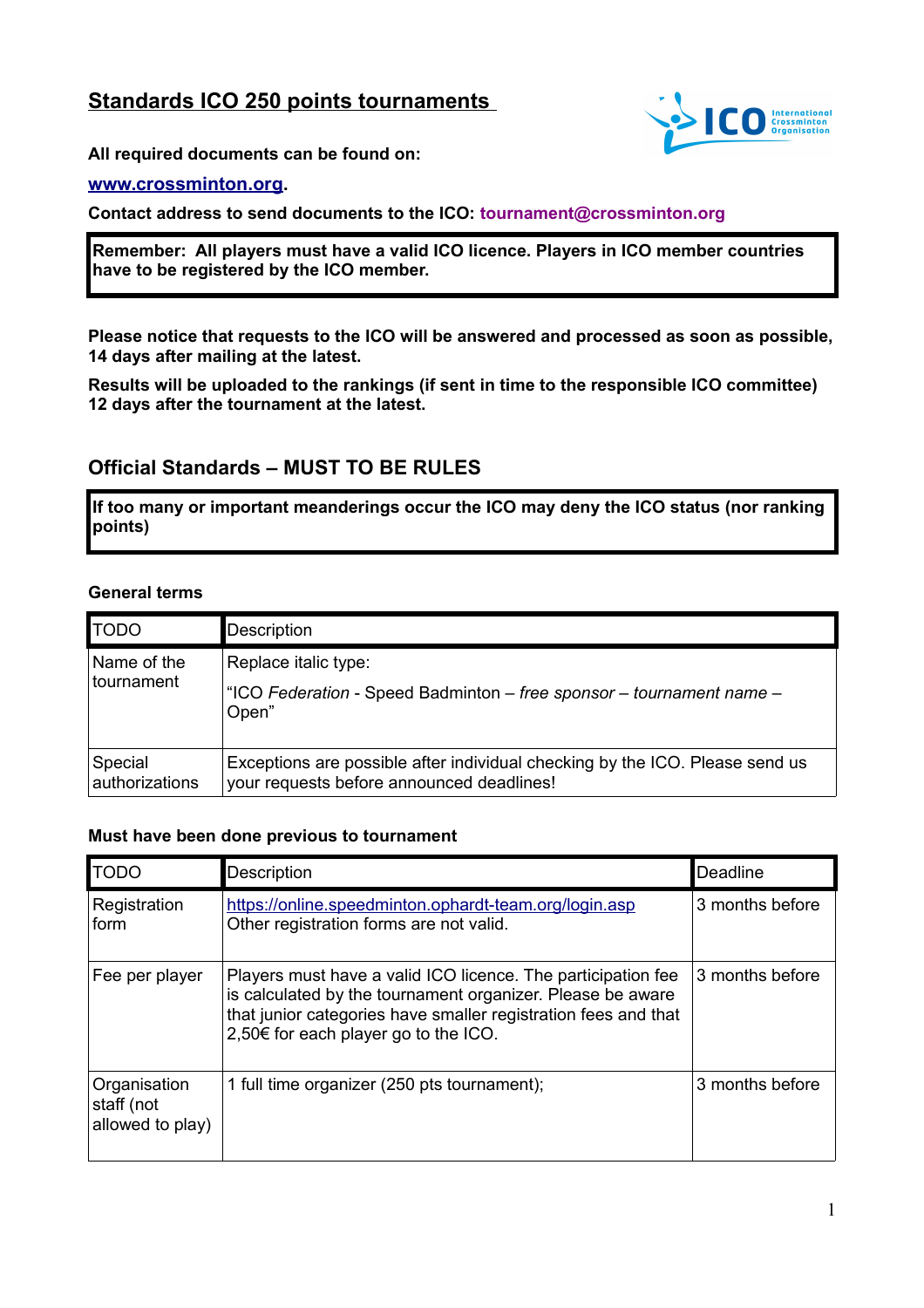| Announcement       | According to the ICO style sheet & requirements;                                                                                                                                                                                                                                                                                                                                                                                                                                                                                                                                                                                                                                                                                                                                                                                                                                                                                                                                             | 3 months before                                                                                                     |
|--------------------|----------------------------------------------------------------------------------------------------------------------------------------------------------------------------------------------------------------------------------------------------------------------------------------------------------------------------------------------------------------------------------------------------------------------------------------------------------------------------------------------------------------------------------------------------------------------------------------------------------------------------------------------------------------------------------------------------------------------------------------------------------------------------------------------------------------------------------------------------------------------------------------------------------------------------------------------------------------------------------------------|---------------------------------------------------------------------------------------------------------------------|
|                    | Organizers decide which divisions will be announced (only<br>official ICO divisions count for the rankings).                                                                                                                                                                                                                                                                                                                                                                                                                                                                                                                                                                                                                                                                                                                                                                                                                                                                                 |                                                                                                                     |
| <b>Head Umpire</b> | Give the ICO the name and the contact of the head umpire<br>(without request of the ICO within the announcement!). The<br>Head Umpire has to send the ICO the Head Umpire<br>questionnaire 1 month before the tournament. If possible a<br>certified one.                                                                                                                                                                                                                                                                                                                                                                                                                                                                                                                                                                                                                                                                                                                                    | 1 month before                                                                                                      |
| Seedlist & draw    | Given by the ICO – see tournament mode!<br>According to the ICO Regulations of tournament.<br>٠<br>According to the ICO Rules of Speed Badminton.<br>٠<br>According to the ICO umpire regulations.<br>٠<br>U12 divisions play with fun speeders®, court sizes<br>4*4m per square and 9m distance between the<br>squares.                                                                                                                                                                                                                                                                                                                                                                                                                                                                                                                                                                                                                                                                     | Send the ICO the<br>draw 3 days<br>before the<br>tournament at the<br>latest but after<br>the registry<br>deadline. |
|                    | Results will only be valid for the ICO ranking if: at<br>$\bullet$<br>least 4 registered players participate in the Junior<br>divisions and at least 8 players in all other divisions<br>(4 pairs for doubles). If a division is cut due to a lack<br>of participants, the registered participants of that<br>division will be placed in the next higher division. For<br>Junior categories there is an exception: U12 and U14<br>male and female participants must be mixed into one<br>category as well as U18 doubles. If participants have<br>to play a higher division, they will be seeded after<br>their ranking in the higher division. If they do not have<br>a ranking they will be draw by lot. From the 1st<br>January 2016 players that cant play their own<br>category due to the low number of players will play<br>any other category that they are allowed to play, but<br>points will be awarded for all categories that they<br>could play, including their own category. |                                                                                                                     |
|                    | All draws need to be confirmed by the ICO; all<br>players seeded after ICO ranking (status: setting<br>deadline of the announcement). Send the draw after<br>the no-return deadline to the ICO (without request of<br>the ICO!) before publishing.                                                                                                                                                                                                                                                                                                                                                                                                                                                                                                                                                                                                                                                                                                                                           |                                                                                                                     |
|                    | Standards have the highest priority in case of<br>discrepancies between the official ICO guidelines.                                                                                                                                                                                                                                                                                                                                                                                                                                                                                                                                                                                                                                                                                                                                                                                                                                                                                         |                                                                                                                     |
|                    | Only the newest versions of the guidelines are valid.                                                                                                                                                                                                                                                                                                                                                                                                                                                                                                                                                                                                                                                                                                                                                                                                                                                                                                                                        |                                                                                                                     |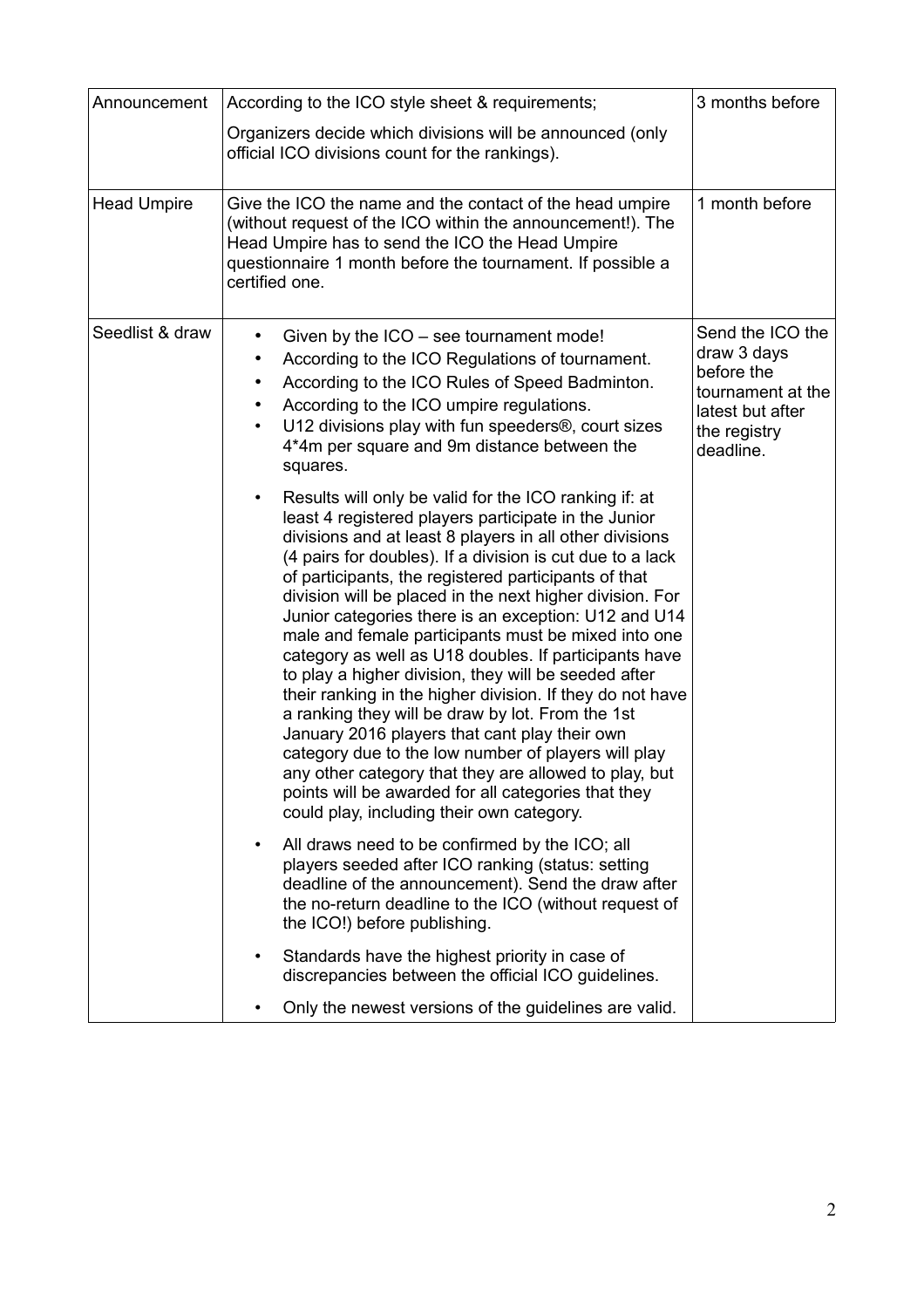### **Needed for the tournament**

| <b>TODO</b>                 | Description                                                                                                                                                                                                                                                                                         | Deadline          |
|-----------------------------|-----------------------------------------------------------------------------------------------------------------------------------------------------------------------------------------------------------------------------------------------------------------------------------------------------|-------------------|
| Venue                       | Reachable by public transportation system.                                                                                                                                                                                                                                                          |                   |
| Courts                      | at least 6;                                                                                                                                                                                                                                                                                         |                   |
| Min. competitors            | 40                                                                                                                                                                                                                                                                                                  | Registry deadline |
| Min. capacity of<br>players | 80; If participants are limited the participation will be decided<br>by time of registration or ranking list. The organizer has to<br>announce this in the announcement!                                                                                                                            |                   |
| Draw                        | According to the time table!                                                                                                                                                                                                                                                                        |                   |
|                             | Players who register for an ICO tournament but do not show<br>up without any written and approved reason receive minus<br>100 points for the ranking in each division they have<br>registered (please send the ICO the names of these players<br>via the tournament report and the results sheet!). |                   |
| Head umpire                 | Match- & line umpire from semi final;                                                                                                                                                                                                                                                               |                   |
| (not allowed to<br>play)    | Assignment of one certified head umpire;                                                                                                                                                                                                                                                            |                   |
|                             | Use the official (and last version) of the ICO score sheets;                                                                                                                                                                                                                                        |                   |
| Moderation &<br><b>DJ</b>   | Speaker is necessary;                                                                                                                                                                                                                                                                               |                   |
| Award<br>ceremony           | Ceremony with podium, mainsponsor of tournament & ICO<br>advertising and speaker. National anthem not obligatory.                                                                                                                                                                                   |                   |
|                             | Certificates (with signature of tournament official) for the 1.-<br>3. places of the division.                                                                                                                                                                                                      |                   |
|                             | Cash prize not obligatory.                                                                                                                                                                                                                                                                          |                   |
| Further<br>standards:       | 2 days tournaments must compulsory end at the<br>latest by 2 p.m. (on Sunday);                                                                                                                                                                                                                      |                   |
|                             | Sponsors & federations must be presented at the<br>venue and for the award ceremony.                                                                                                                                                                                                                |                   |
|                             | Insurance cover & sanitary facilities are necessary;<br>$\bullet$                                                                                                                                                                                                                                   |                   |
|                             | Information during tournament about time and field<br>$\bullet$<br>the next matches on a timeline necessary;                                                                                                                                                                                        |                   |
|                             | Build up a special bannered and designed center<br>court;                                                                                                                                                                                                                                           |                   |
|                             | Scoreboards are required (one per Court);                                                                                                                                                                                                                                                           |                   |